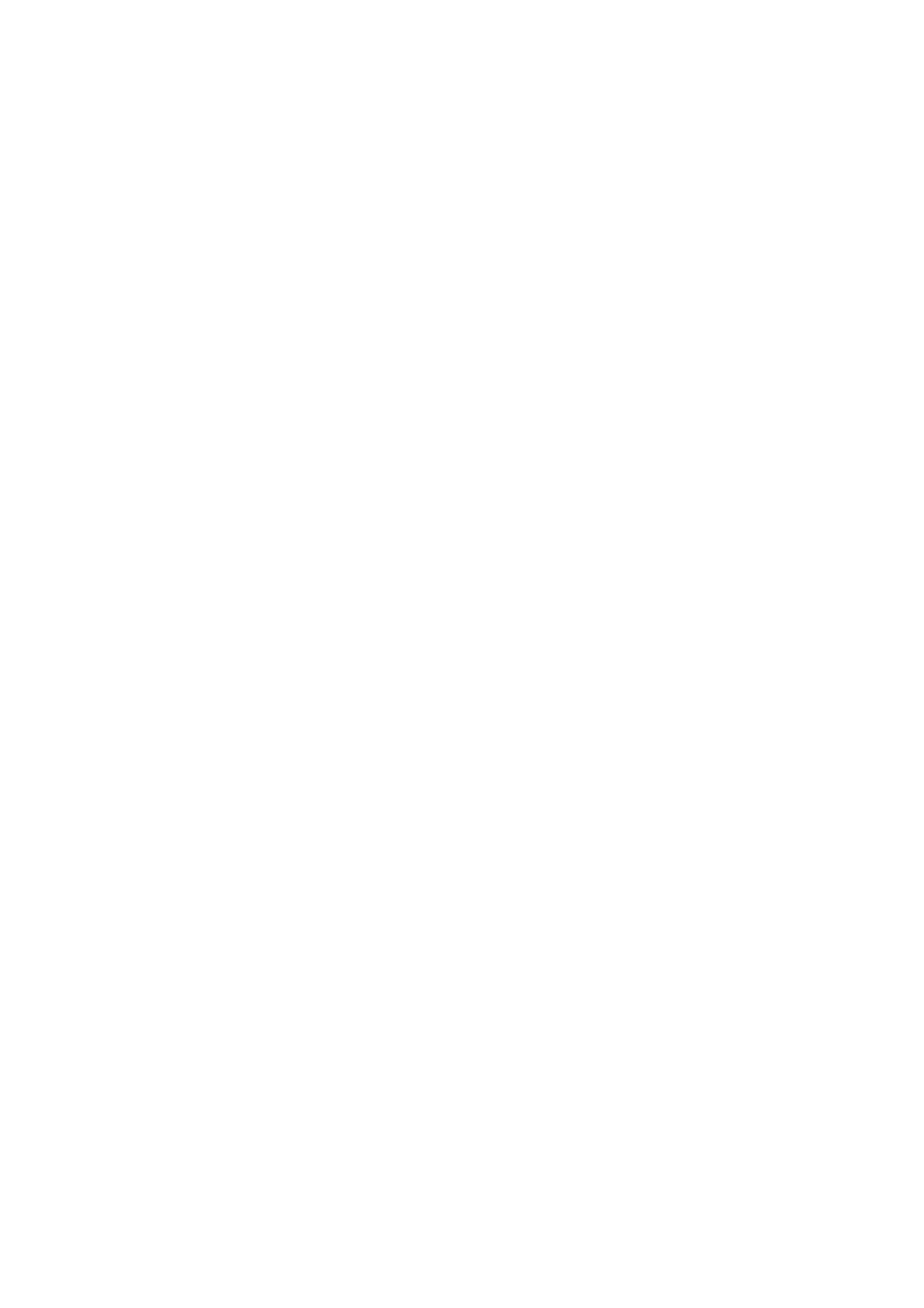## All the Little Things

This piece is to be performed with the four musicians spaced as widely apart as possible within the space available. Each player has a separate, related, part from which to play. The four parts comprise a number of musical fragments from which the performance is realised as each player, in isolation, chooses fragments at random from the page to be played. There is no particular order in which the fragments should be played, the choice being left to the individual musician.

The fragments draw from three note values; white note heads, which are sustained, black note heads, which are short, and tiny black note heads which are played fleetingly. The fragments are to be played slowly, the precise speed being open to continual variation by the performer as the piece progresses. The generally quiet dynamic may also be varied between  $pppp$  and  $mp$  during the performance.

The performance may be of any length, to be decided at the outset by all the players. Once the duration is determined, the players may fill up the space as the will takes them, based on the material in their given part. The musical fragments may be played and repeated in any order. Further, any of the notes that occur in a part may be played in isolation or combined with other such notes to create new fragments. Silent spaces should be interspersed with the musical fragments so the duration of the performance is filled with sound and silence.

With the players in place, the listeners create the final layer of the music for themselves by moving, as they please, around the performance space, between one musician and the next, thus experiencing changes in timbre and harmonic material as they move out of earshot of one instrument and towards another.

If desired, a recorded performance of the piece may be prepared. In this instance, separate recordings of each part should be made and played at a distance from each other, as with a live performance. The individual recordings may be of any practical length for the desired duration of performance. For longer performances, the recordings may be set to loop at the end and repeat. The prepared recordings, in this case, should be of different lengths, so that the repeats will begin at different times and thus ensure a continual change in the juxtaposition of one part to another. A final performance option would involve a mixture one or more live musicians and pre-recorded parts.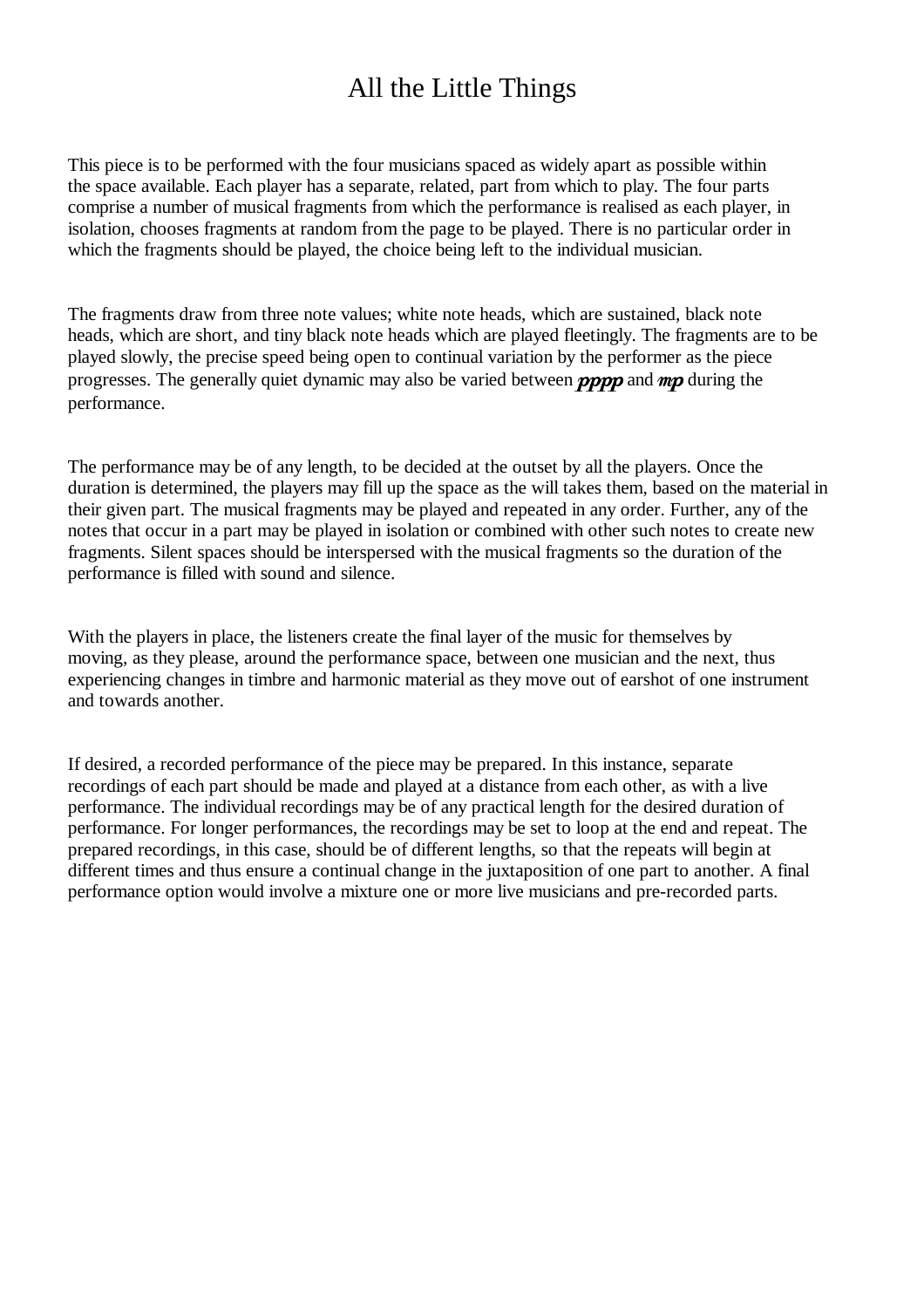All the Little Things - Piano 1.

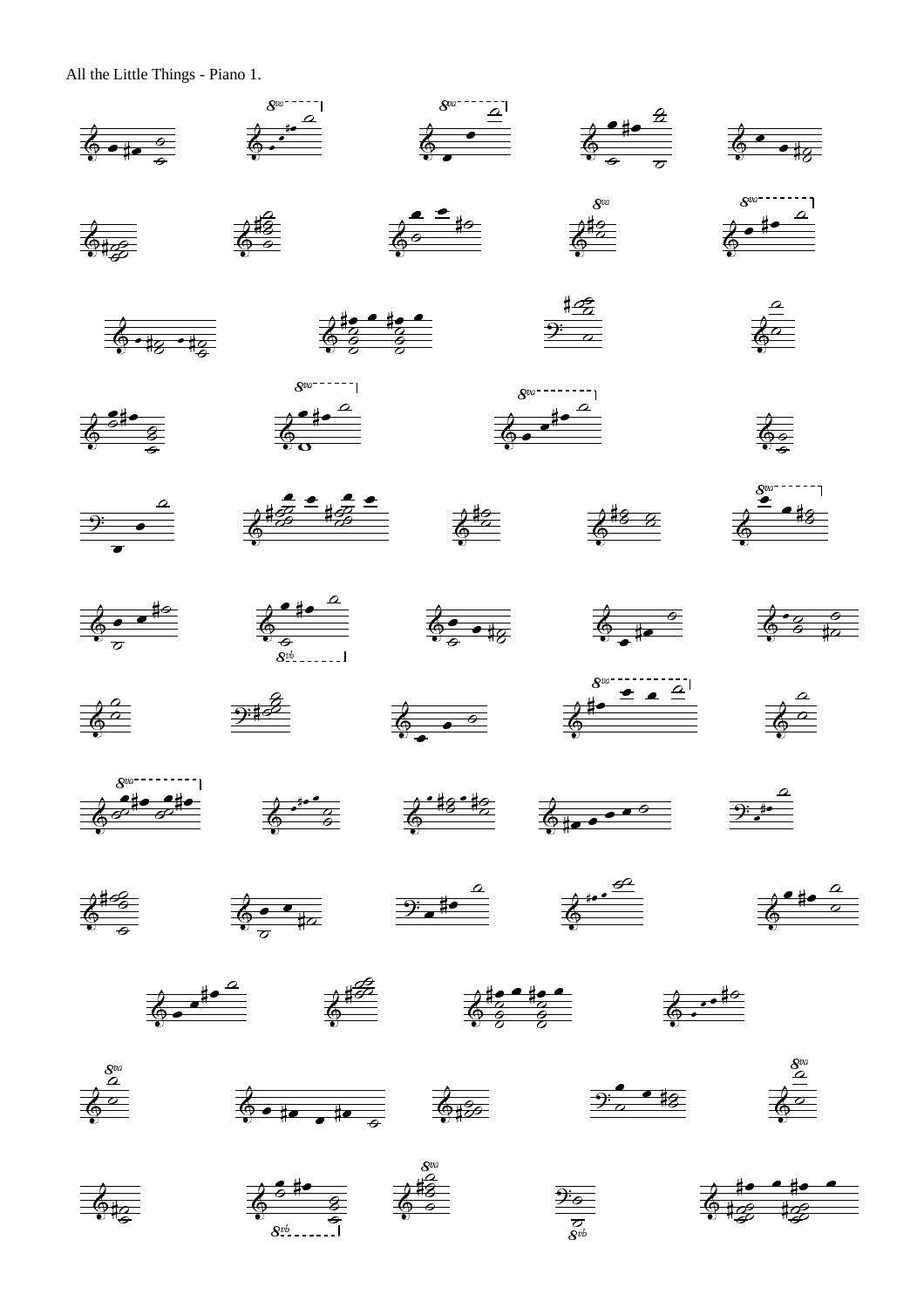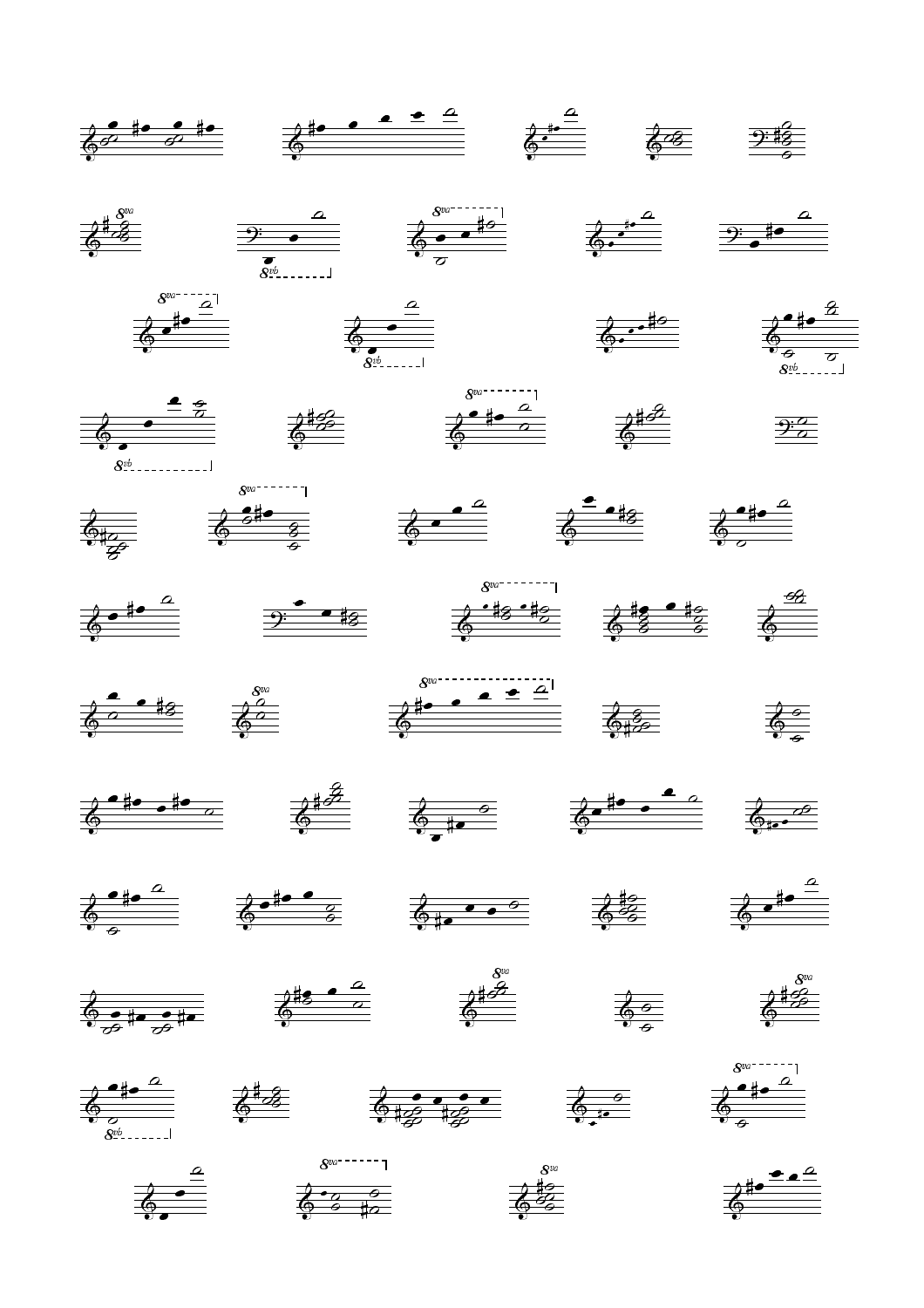All the Little Things - Guitar 1.



 $\overline{a}$ 

**1 2**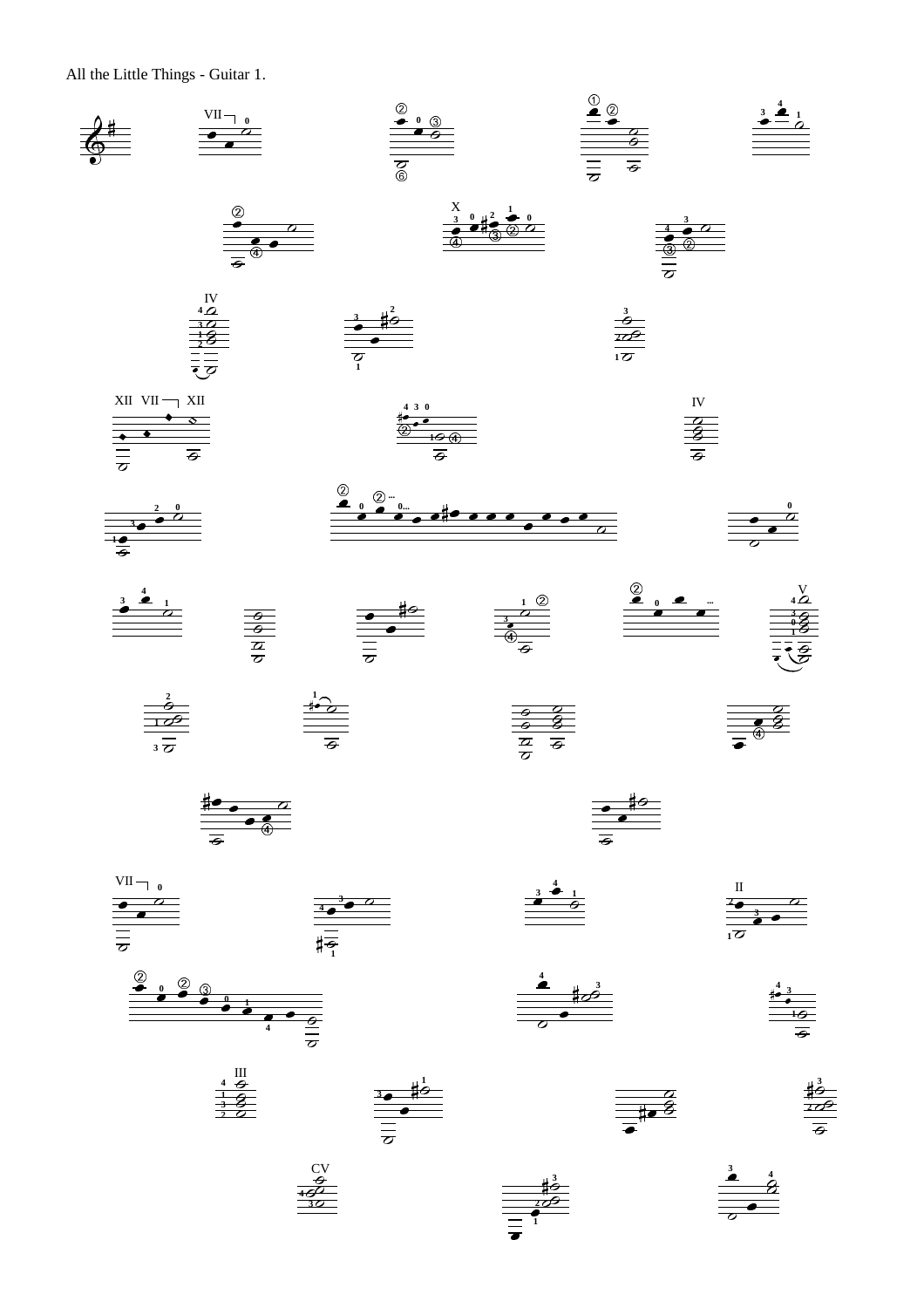

 $\frac{20}{7}$ 

 $\frac{3}{6}$ 

 $\overline{a}$ 

 $rac{\infty}{\infty}$ 

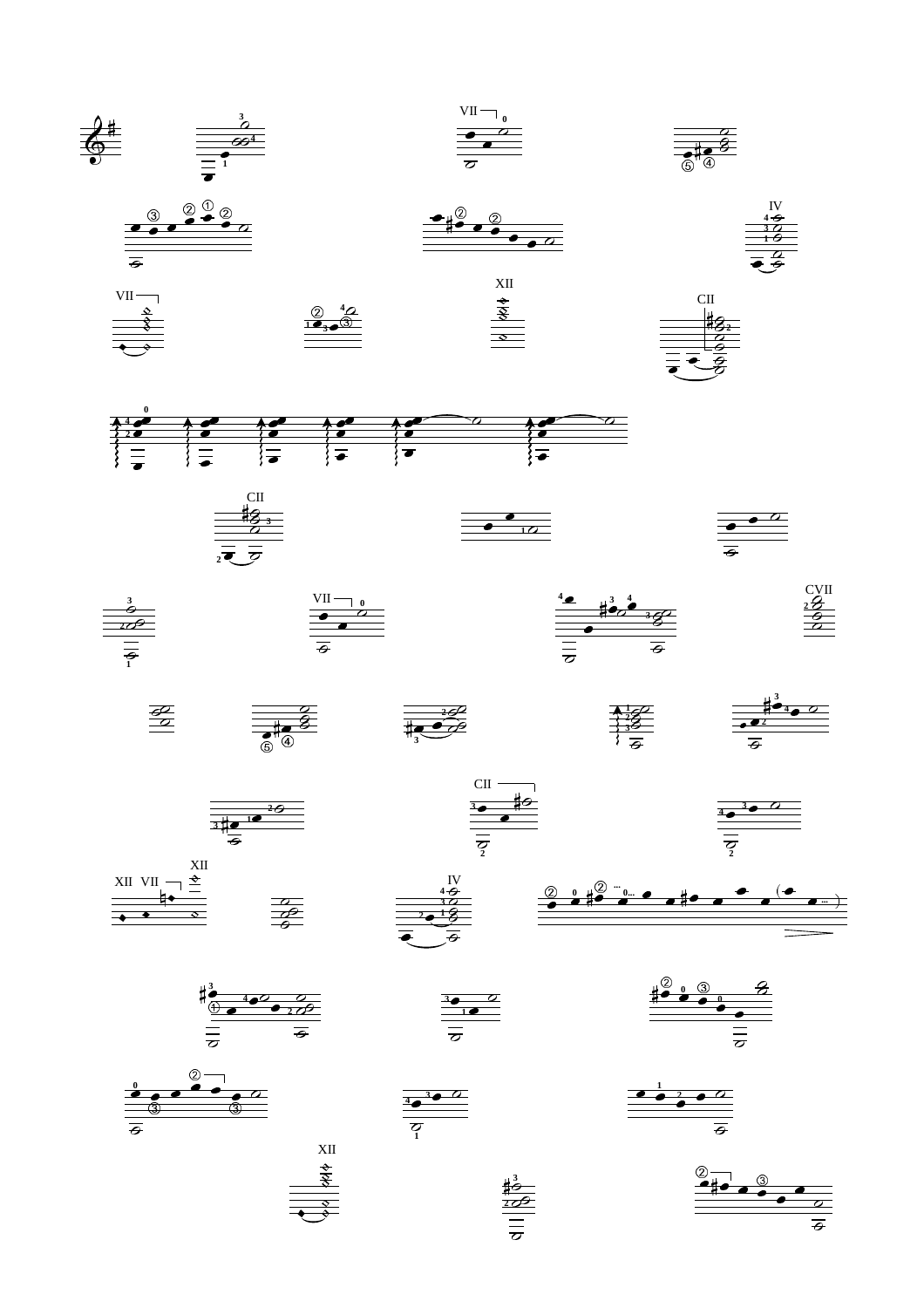All the Little Things - Piano 2.

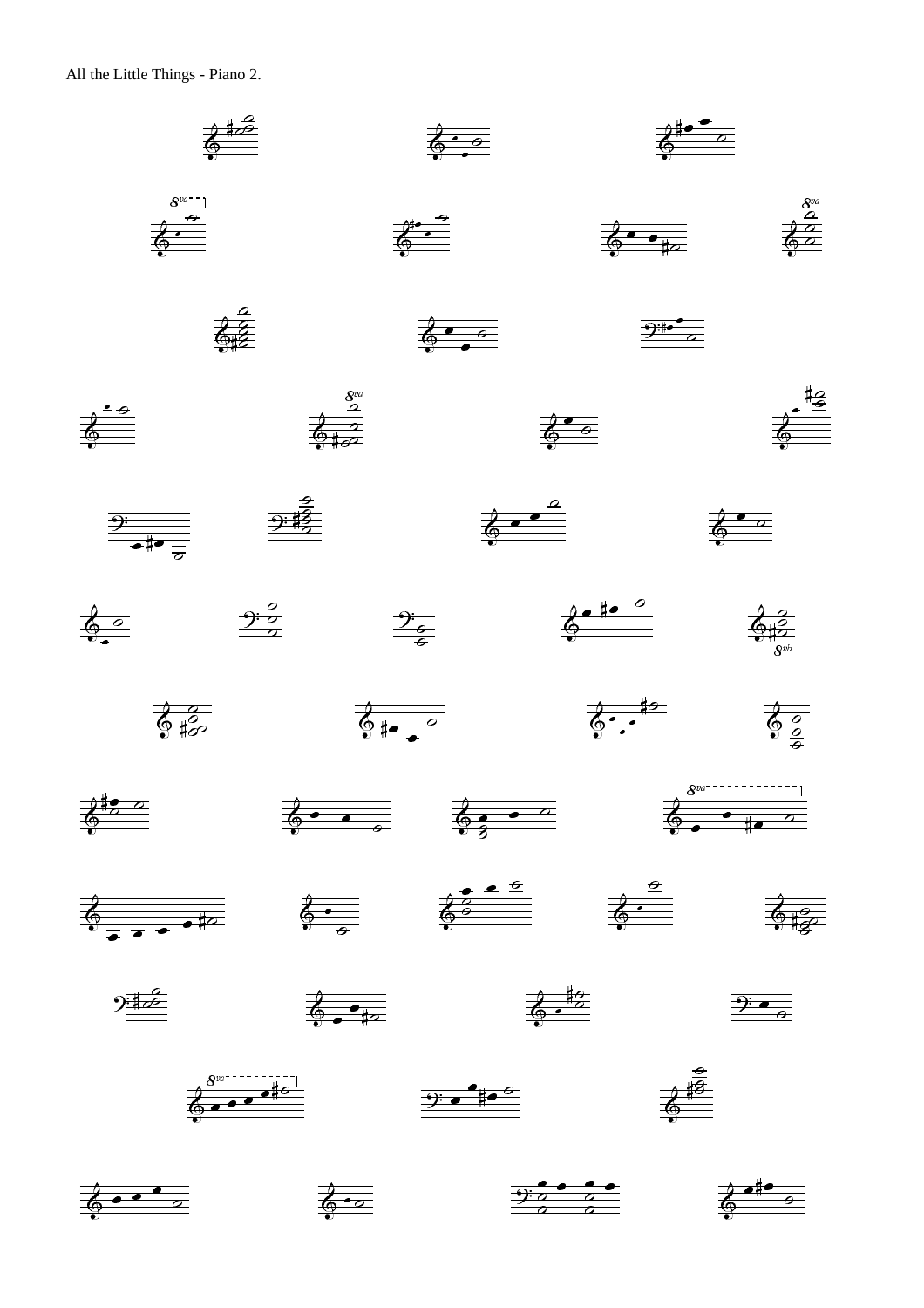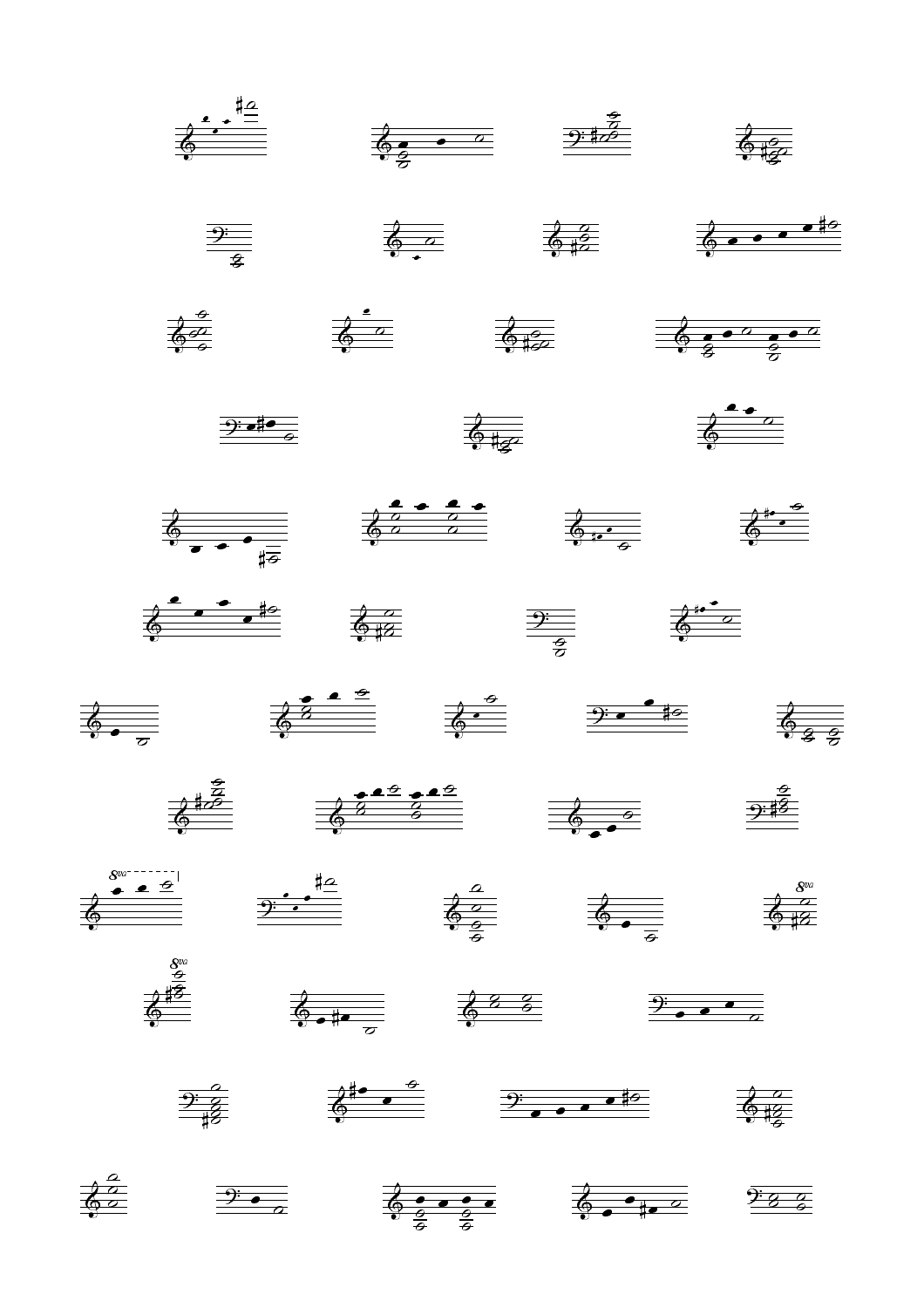All the Little Things - Guitar 2, capo V (sounding P.4th up).



 $($ 



 $\overline{a}$